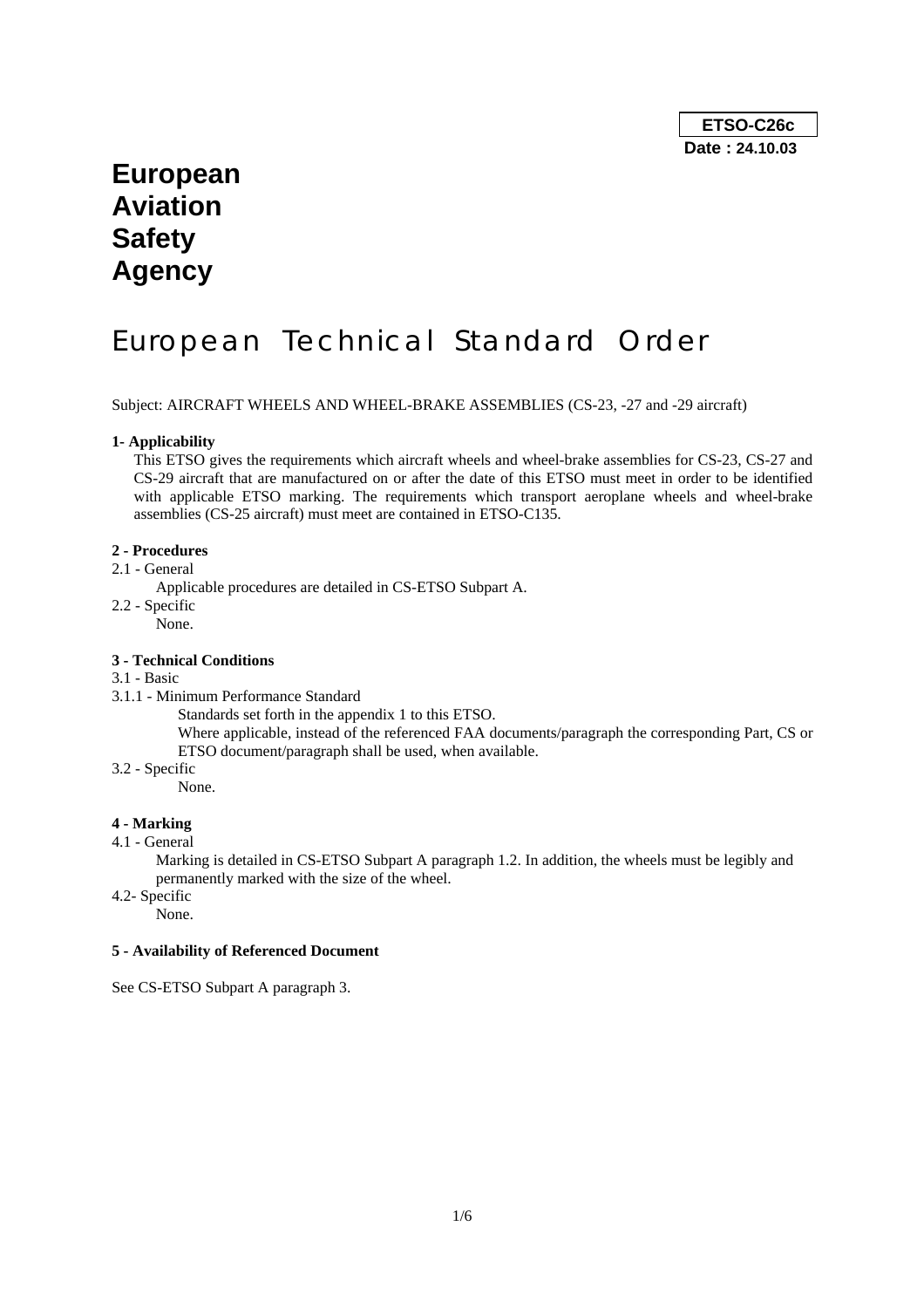## **APPENDIX 1 - FEDERAL AVIATION ADMINISTRATION STANDARD FOR AIRCRAFT WHEELS AND WHEEL-BRAKE ASSEMBLIES DATED MAY 18, 1984**

### 1. Purpose.

 This document contains minimum performance standards for aircraft landing wheels and wheel-brake assemblies.

#### 2. Design and Construction.

(a) Design.

 (1) Lubricant retainers. Lubricant retainers must retain the lubricant under all operating conditions, prevent the lubricant from reaching braking surfaces, and prevent foreign matter from entering the bearings.

 (2) Removable flanges. All removable flanges must be assembled onto the wheel in a manner that will prevent the removable flange and retaining device from leaving the wheel if a tire should deflate while the wheel is rolling.

 (3) Adjustment. When necessary to assure safe performance, the brake mechanism must be equipped with suitable adjustment devices.

 (4) Water seal. Wheels intended for use on amphibious aircraft must be sealed to prevent entrance of water into the wheel bearings or other portions of the wheel or brake, unless the design is such that brake action and service life will not be impaired by the presence of sea water or fresh water.

 (5) Explosion prevention. Unless determined to be unnecessary, means must be provided to minimize the probability of wheel and tire explosions which result from elevated brake temperatures.

(b) Construction.

 (1) Castings. Castings must be of high quality, clean, sound and free from blowholes, porosity, or surface defects caused by inclusions, except that loose sand or entrapped gases may be allowed when the serviceability of the casting has not been impaired.

 (2) Forgings. Forgings must be of uniform condition and free from blisters, fins, folds, seams, laps, cracks, segregation, and other defects. If strength and serviceability are not impaired, imperfections may be removed.

 (3) Rim surfaces. For wheels designed for use with a tire and inner tube combination, the surface of the rim between bead seats must be free from defects which would be injurious to the inner tube while mounting the tire or while in service.

 (4) Rim joints. For wheels designed for use with a tire and inner tube combination, joints in the rim surface and joints between rim surfaces and demountable flanges must be smooth, close fitting, and noninjurious to the inner tube while mounting the tire or while in service.

 (5) Rivets and bolts. When rivets are used, they must be well beaded over, and rivets and bolts coming in contact with the casing or tube must be smooth enough not to damage the tube or casing during normal operation.

 (6) Bolts and studs. When bolts and studs are used for fastening together sections of a wheel, the length of the threads for the nut extending into and bearing against the sections must be held to a minimum and there must be sufficient unthreaded bearing area to carry the required load.

 (7) Steel parts. All steel parts, except braking surfaces and those parts fabricated from corrosionresistant steel must be cadmium plated or zinc plated or have equivalent protection from corrosion.

 (8) Aluminium parts. All aluminium alloy parts must be anodized or have equivalent protection from corrosion. This protection must include protection for fuse plug holes, valve stem holes, and other passages.

 (9) Magnesium parts. All magnesium alloy parts must receive a suitable dichromate treatment or have equivalent protection from corrosion. This protection must include protection for fuse plug holes, valve stem holes, and other passages.

 (10) Bearing and braking surfaces. The bearing and braking surfaces must be protected during the application of finish to the wheels and brakes.

 (11) Fatigue. The construction of the wheel must take into account techniques used to improve fatigue resistance of critical areas of the wheels.

## 3. Rating.

(a) Each wheel design must be rated for the following: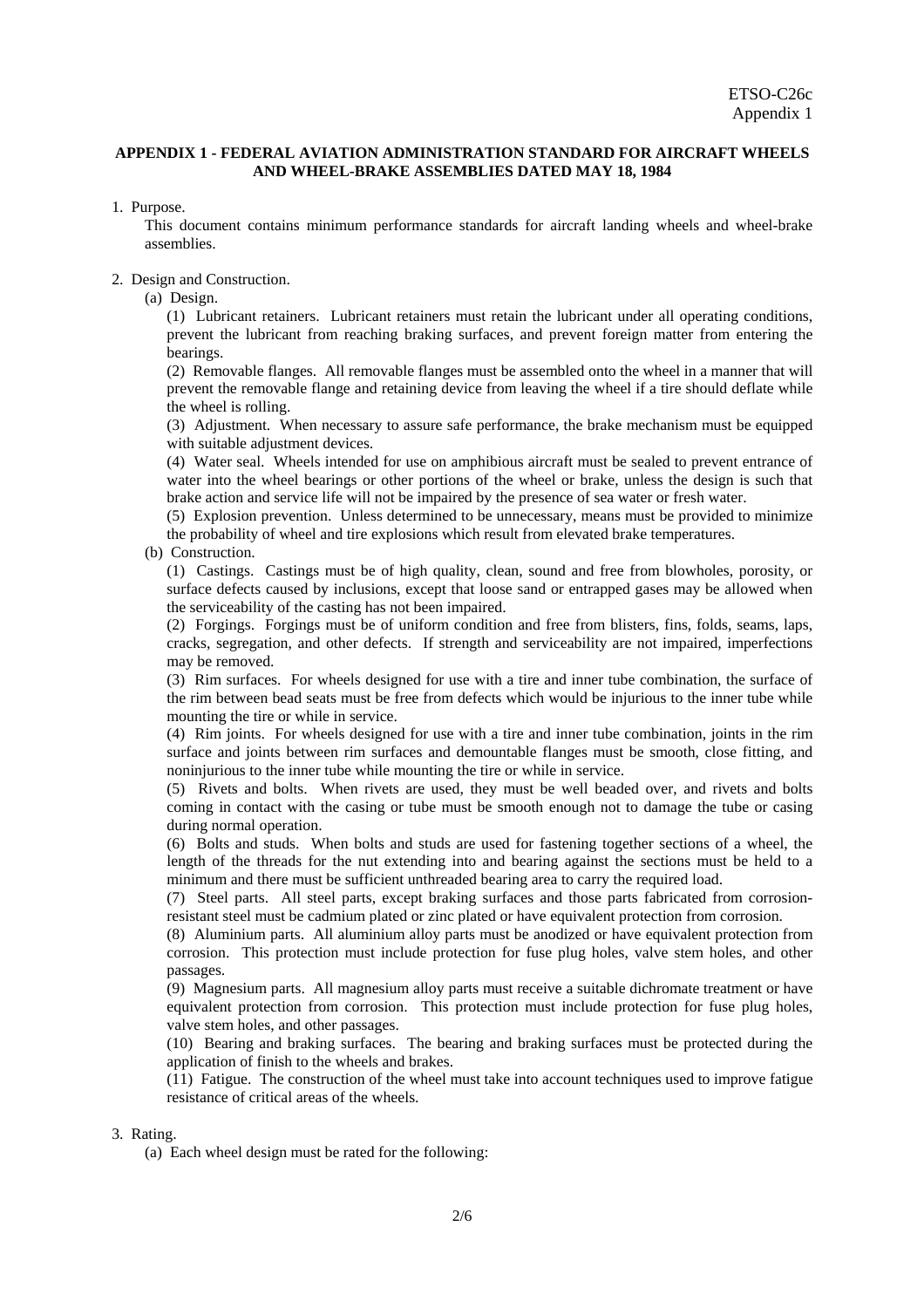(1) S=Maximum static load in pounds (ref. FAR §§ 23.731(b), 27.731(b), and 29.731(b) of Title 14 Chapter 1).

 (2) L=Maximum limit load in pounds (ref. FAR §§ 23.731(c), 27.731(c), and 29.731(c) of Title 14 Chapter 1).

- (b) Each wheel-brake assembly design must be rated for the following: (1)  $KE<sub>DI</sub> = Kinetic energy capacity in foot-pounds per wheel-brake assembly at the design landing rate$ of absorption.
- 4. Qualification Tests

The aircraft wheels and wheel-brake assemblies required by the TSO must be tested as follows and the test data included in the applicant's test report required by the TSO.

- 4.1 Wheel tests. To establish the S and L ratings for a wheel, test a standard sample in accordance with the following radial, combined, and static load tests:
	- (a) Maximum radial load test. Test the wheel for yield and ultimate loads as follows:
		- (1) Test method. Mount the wheel with a suitable tire of proper fit installed, on its axle, and position it against a flat nondeflecting surface. The wheel axle must have the same angular orientation to the nondeflecting surface that it will have to the runway when it is mounted on the aircraft and is under the maximum limit load. Inflate the tire to the pressure recommended for the S load with air or water. If water inflation is used, water must be bled off to obtain the same tire deflection that would result if air inflation were used. Water pressure may not exceed the pressure which would develop if air inflation were used and the tire deflected to its maximum extent. Load the wheel through its axle perpendicular to the flat nondeflecting surface. Deflection readings must be taken at suitable points to indicate deflection and permanent set of the wheel rim at the bead seat.
		- (2) Yield load. Apply to the wheel a load not less than 1.15 times the maximum radial limit load, determined under FAR §§ 23.471 through 23.511, or FAR §§ 27.471 through 27.505, or FAR §§ 29.471 through 29.511 of Title 14 Chapter 1, as appropriate. Apply the load with the wheel positioned against the nondeflecting surface, and the valve hole positioned at 90 degrees with respect to the line between the center of the wheel and the point of contact, then with the valve hole positioned at 180 degrees, 270 degrees, and 0 degrees from the nondeflecting surface. The 90 degree increments must be altered to other positions if the other positions are more critical. Three successive loadings at the 0 degree position may not cause permanent set increments of increasing magnitude. The permanent set increment caused by the last loading at the 0 degree position may not exceed 5 percent of the deflection caused by that loading or 0.005 inches, whichever is greater. The bearing cups, cones, and rollers used in operation must be used for these loadings. There must be no yielding of the wheel such as would result in loose bearing cups, air, or water leakage through the wheel or past the wheel seal, or interference in any critical areas.
		- (3) Ultimate load. Apply to the wheel a load not less than 2 times the maximum radial limit load for castings and 1.5 times the maximum radial limit load for forgings, determined under FAR §§ 23.471 through 23.511, or FAR §§ 27.471 through 27.505 or FAR §§ 29.471 through 29.511 of Title 14 Chapter 1, as appropriate. Apply the load with the same wheel positioned against the nondeflecting surface and the valve hole positioned at 0 degrees with respect to the line between the center of the wheel and the point of contact. The wheel must be able to support the load without failure for at least 3 seconds. The bearing cones may be replaced with conical bushings, but the cups used in operation must be used for this loading. If, at a point of loading during the test, it is shown that the tire will not successfully maintain pressure or if bottoming of the tire on the nondeflecting surface occurs, the tire pressure may be increased to no more than 2 times the rated inflation pressure. If bottoming of the tire continues to occur with this increased pressure, a loading block which fits between the rim flanges and simulates the load transfer of the inflated tire may be used. The arc of wheel supported by the loading block must be no greater than 60 degrees.
		- (4) If the radial limit load in paragraph 4.1(b) is equal to or greater than the maximum radial limit in paragraphs 4.1(a)(2) and (3), the test specified in paragraph 4.1(a)(2) and (3) may be omitted.
	- (b) Combined radial and side load test. Test the wheel for the yield and ultimate loads as follows:
		- (1) Test method. Mount the wheel, with a suitable tire of proper fit installed, on its axle, and position it against a flat nondeflecting surface. The wheel axle must have the same angular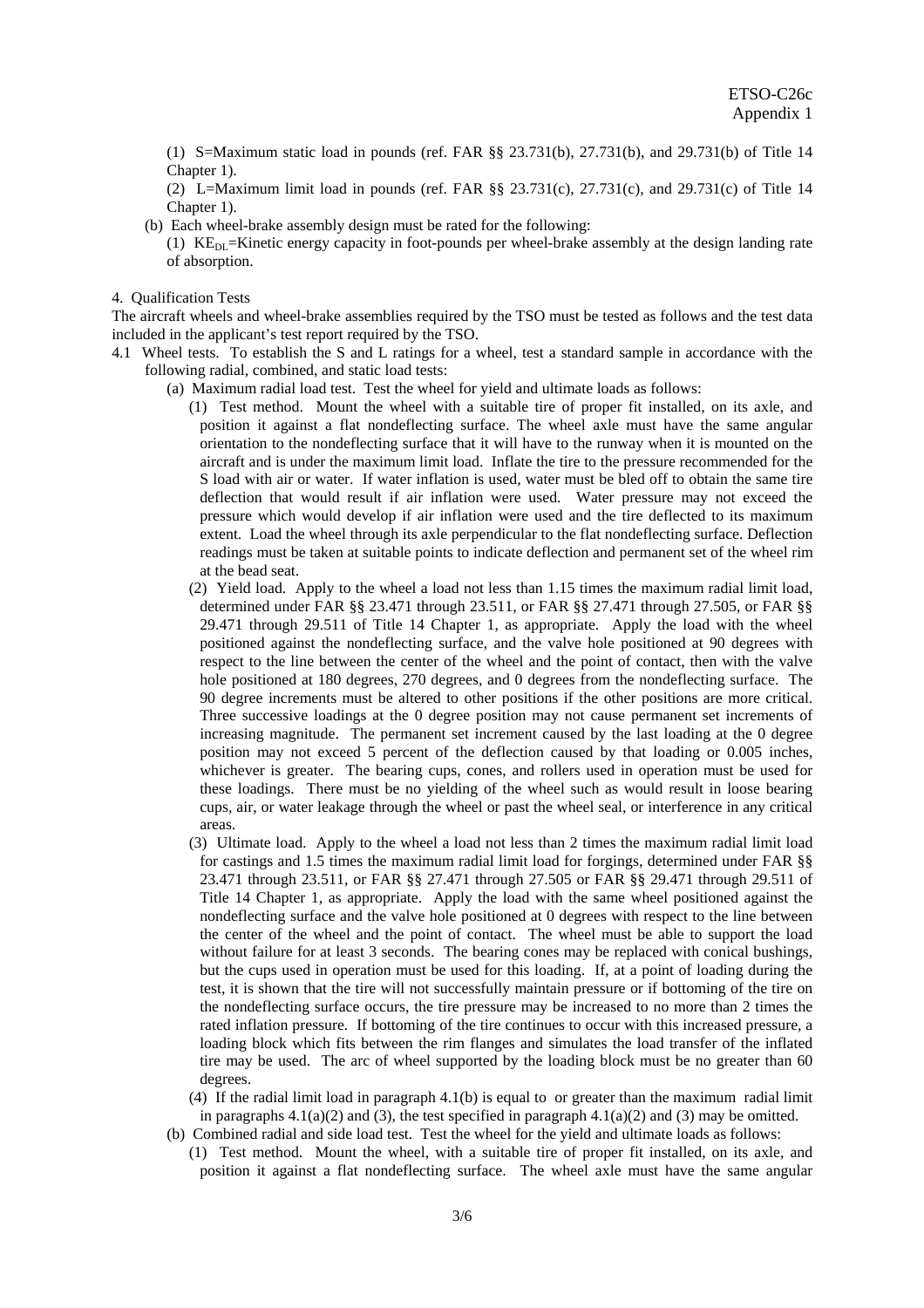orientation to the nondeflecting surface that it will have to the runway when it is mounted on the aircraft and is under the combined radial and side load. Inflate the tire to the pressure recommended for the maximum static load with air or water. If water inflation is used, the water must be bled off to obtain the same tire deflection that would result if air inflation were used. Water pressure may not exceed the pressure which would develop if air inflation were used and the tire deflected to its maximum extent. For the radial load component, load the wheel through its axle perpendicular to the flat nondeflecting surface. For the side load component, load the wheel through its axle parallel to the flat nondeflecting surface. The side load reaction must arise from the friction of the tire or the loading block on the nondeflecting surface. Apply the two loads simultaneously, increasing them either continuously or in increments no larger than 10 percent of the loads to be applied. Alternatively, a resultant load equivalent to the radial and side loads may be applied to the axle. Deflection readings must be taken at suitable points to indicate deflection and permanent set of the wheel rim at the bead seat.

- (2) Yield load. Apply to the wheel radial and side loads not less than 1.15 times the respective ground loads determined under FAR §§ 23.485, 23.497, and 23.499, or FAR §§ 27.485 and 27.497, or FAR §§ 29.485 and 29.497 of Title 14 Chapter 1, as appropriate. Apply these loads with the wheels positioned against the nondeflecting surface and the valve hole positioned at 90 degrees with respect to the line between the center of the wheel and the point of contact, then with valve hole positioned at 180 degrees, 270 degrees, and 0 degrees from the nondeflecting surface. The 90 degree increments must be altered to other positions if the other positions are more critical. Three successive loadings at the 0 degree positions may not cause permanent set increments of increasing magnitude. The permanent set increment caused by the last loading at the 0 degree position may not exceed 5 percent of the deflection caused by that loading, or 0.005 inches, whichever is greater. The bearing cups, cones, and rollers used in operation must be used in this test. There must be no yielding of the wheel such as would result in loose bearing cups, air or water leakage through the wheel or past the wheel seal, or interference in any critical areas. A tire and tube may be used when testing a tubeless wheel only when it has been demonstrated that pressure will be lost due to the inability of a tire bead to remain properly positioned under the load. The wheel must be tested for the most critical inboard and outboard side loads.
- (3) Ultimate loads. Apply to the wheel radial and side load not less than 2 times for castings and 1.5 times for forgings the respective ground loads determined under FAR §§ 23.485, 23.497, and 23.499, or FAR §§ 27.485 and 27.497, or FAR §§ 29.485 and 29.497 of Title 14 Chapter 1 as appropriate. Apply these loads with the same wheel positioned against the nondeflecting surface and the valve hole positioned at 0 degrees with respect to the center of the wheel and the point of contact. The wheel must be able to support the load without failure for at least 3 seconds. The bearing cones may be replaced with conical bushings, but the cups used in operation must be used for this loading. If, at a point of loading during the test, it is shown that the tire will not successfully maintain pressure or if bottoming of the tire on the nondeflecting surface occurs, the tire pressure may be increased to no more than 2 times the rated inflated pressure. If bottoming of the tire continues to occur with this increased pressure, a loading block which fits between the rim flanges and simulates the load transfer of the inflated tire may be used. The arc of wheel supported by the loading block must be no greater than 60 degrees.
- (c) Maximum static load test. Test the wheel for the maximum static load test as follows:
	- (1) Test method. Mount the wheel, with a suitable tire of proper fit installed, on its axle, and position it against a flat nondeflecting surface or a flywheel. The wheel axle must have the same angular orientation to the load surface that it will have to the runway when it is mounted on the aircraft and is under the maximum static load. Inflate the tire to the pressure recommended for the maximum static load "S". The radial load must he applied to the wheel through the axle and perpendicular to the load surface. The side load, when required, must be applied through the wheel axle and parallel to the load surface. For the side load, the wheel axle must be rotated or yawed to the angle which will produce a side load component equal to  $0.15$   $\ldots$  while the wheel is being roll tested.
	- (2) Roll test. The wheel must be tested under the loads and for the distance shown in Table I. At the end of the test there must be no cracks on the wheel and no leakage through the wheel or past the wheel seal, and the bearing cups may not be loosened in the hub.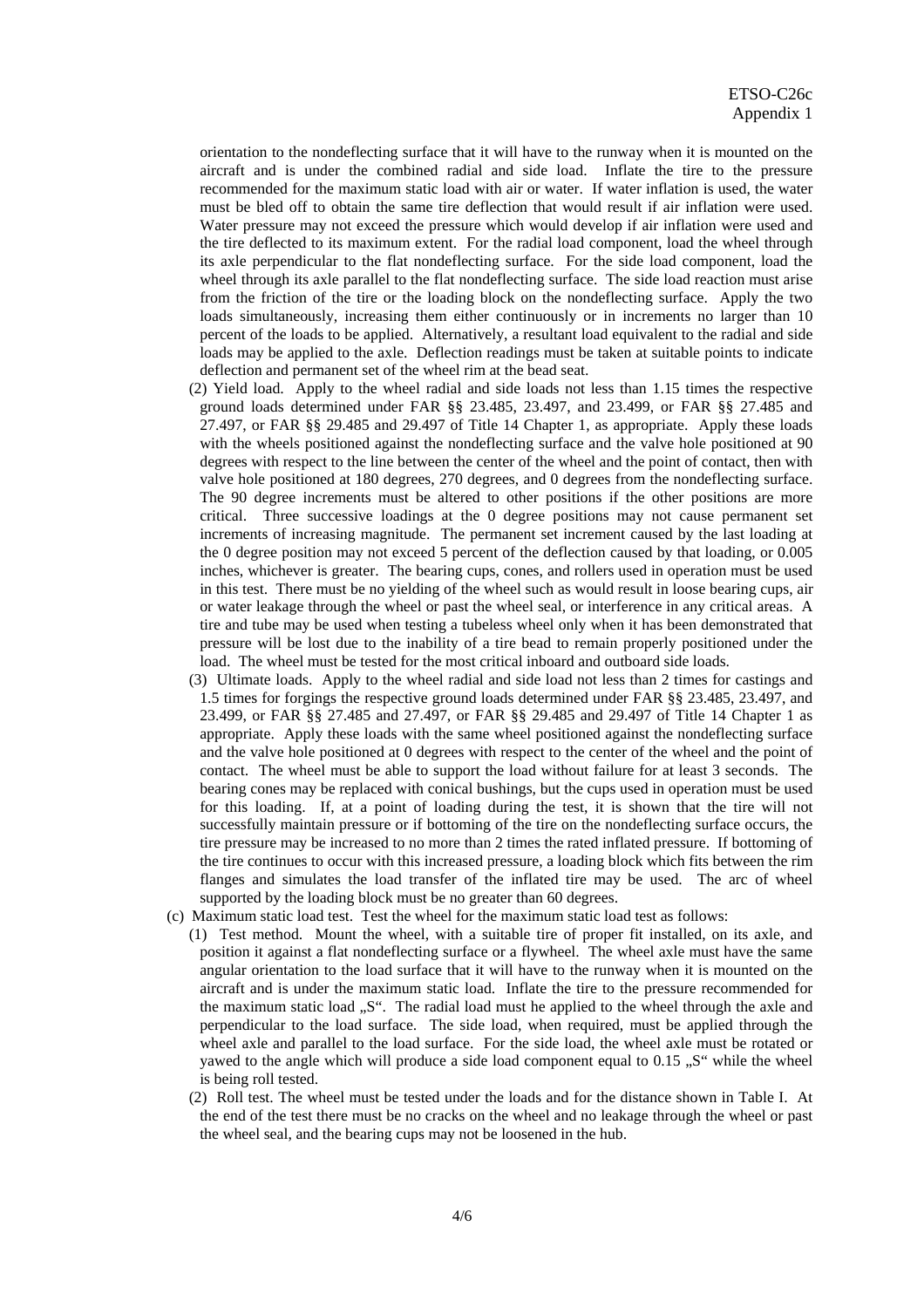TABLE I

| Category of Aircraft | <b>Load Conditions</b>   | Roll Distance (miles) |
|----------------------|--------------------------|-----------------------|
| Part 23              | Maximum static load, "S" | 1000                  |
| Parts 27             | Maximum static load, "S" | 250                   |
| and 29               |                          |                       |

(3) Reserved

## TABLE II - Reserved

- (d) Pressure test. Pressure test the wheel in accordance with the following:
	- (1) Overpressure test. The wheel must be hydrostatically tested to withstand without failure for at least 3 seconds application of an overpressure factor not less than 3.5 for Part 23 airplanes, and 3.0 for rotorcraft, times the rated inflation pressure determined by the applicant.
	- (2) Diffusion test. The tubeless tire and wheel assembly must hold the rated inflation pressure for 24 hours with no greater pressure drop than 5 percent. This test must be performed after the tire growth has stabilized.
- 4.2 Wheel-brake assembly test. A sample of a wheel-brake assembly design, with a suitable tire of proper fit installed, must meet the following tests to qualify the design for its kinetic energy ratings. The wheel of a wheel-brake assembly must be separately tested under paragraph 4.1. The wheel-brake assembly must be tested with the operating medium specified by the manufacturer.
	- (a) Dynamic torque tests. Test the wheel-brake assembly on the suitable inertial brake testing machine in accordance with the following:
		- (1) Speed and weight values. For airplanes, select either Method I or Method II below to calculate the kinetic energy level which a single wheel and wheel-brake assembly will be required to absorb. For rotorcraft, use Method I.
			- (i) Method I. Calculate the kinetic energy level to be used in the brake testing machine by using the equation:

$$
KE = \frac{0.0443 \, WV^2}{N}
$$

where:

 $KE =$ Kinetic energy per wheel-brake assembly (ft.-lbs.);

 $W =$  Design landing weight (lbs.);

- $V =$  Aircraft speed in knots. V must be not less than  $V_{SO}$  the poweroff stalling speed of the aircraft at sea level, at the design landing weight, and the landing configuration.;
- $N =$  Number of wheels with brakes. For rotorcraft, the manufacturer must calculate the most critical combination of takeoff weight and brake application speed to be used in the above equation.
- (ii) Method II. The speed and weight values may be determined by other equations based on rational analysis of the sequence of events expected to occur during an accelerate-stop condition or an operational landing at maximum landing weight. The analysis must include rational or conservative valves for braking coefficients of friction between the tire and runway, aerodynamic drag, propeller drag, powerplant forward thrust, and, if critical, loss of drag credit for the most adverse single engine or propeller due to malfunction. Do not consider the decelerating effects of propeller reverse pitch, drag parachutes, and powerplant thrust reversers.
- (2) Test requirements. The wheel-brake assembly must bring the inertial testing machine to a stop at the average deceleration, and for the number of repetitions specified in Table III without failure, impairment of operation, or replacement of parts except as permitted in paragraph 4.2(a)(3).